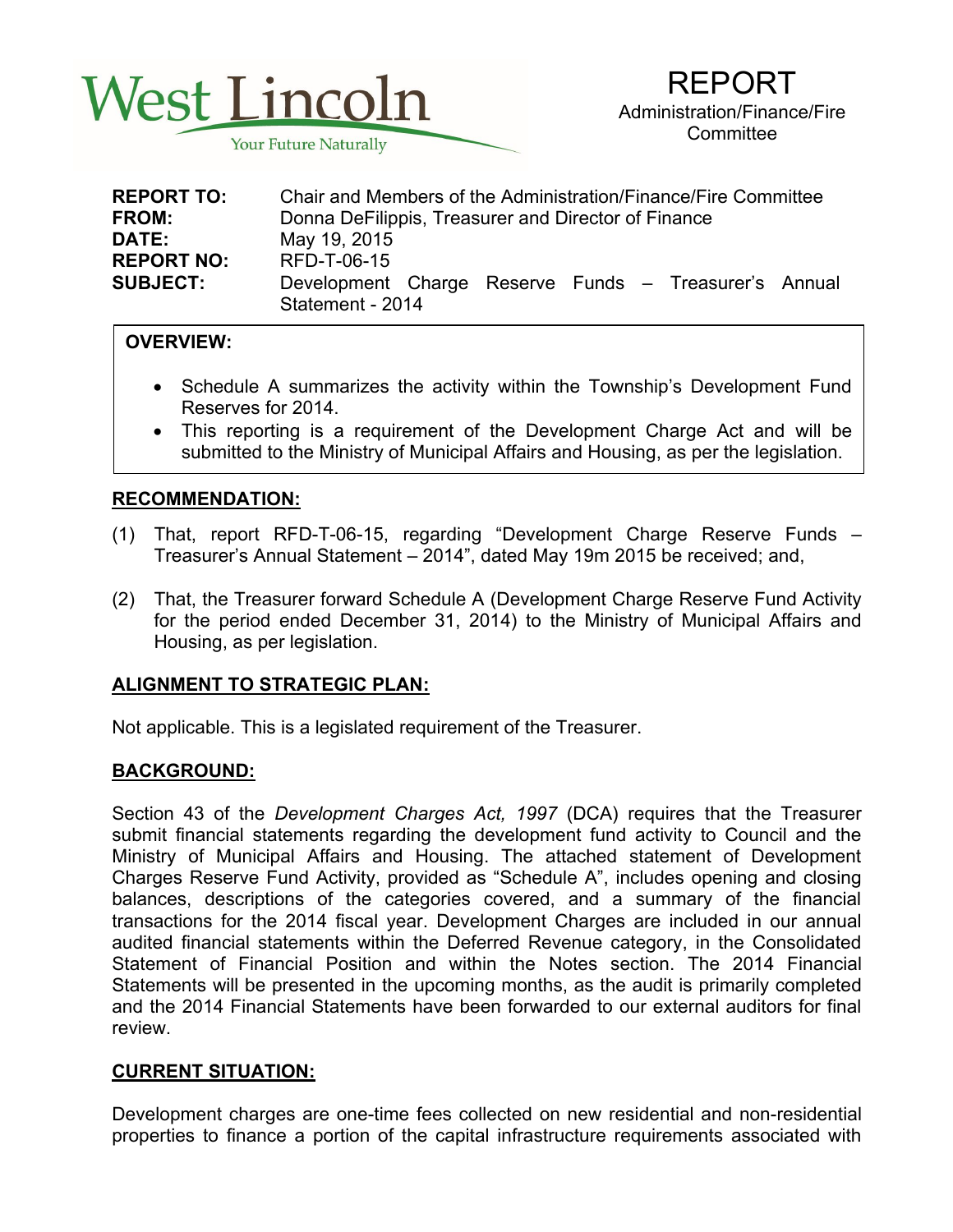growth. Amounts collected are held in the designated Development Charge Reserve Fund account and accumulate interest. The growth-related spending authority is approved annually as part of the Township's budget process with capital projects included in the current background study being eligible for development charge funding.

In 2014, the Township of West Lincoln received a Development Charge Background Study dated July 2, 2014, which was prepared by DFA Infrastructure International Inc. & BMA Management Consulting Inc. with staff input. The study provided the basis for the Development Charge By-law 2014-61 which was passed on July 16, 2014 and is effective for a five year period, expiring on July 19, 2019.

The statement (Schedule A) provides a summary of the financial activity of the various Development Charge Reserve Funds for the year ending December 31, 2014. Revenues consist of contributions collected at the time of building permit issuance, plus interest earned in the fiscal year. Transfers for funding are made in accordance with the Township's 2014 Background Study in support of the Development Charge By-law 2014- 61. The closing balance as at December 31, 2014 is the cash balance in the Development Charge Reserve Account.

#### **FINANCIAL IMPLICATIONS:**

Development Charges (DC's) are fees collected which assist in financing a portion of capital requirements as they relate to growth. The Development Charge By-law sets the fees for collection at the building permit stage. These DC fees are collected and deposited into the separate Development Charge Reserve Funds in accordance with legislative requirements. Interest accrues on these funds and draws are made for eligible capital expenditures. DC's are a form of financing for capital as it relates to growth and such fees are governed under the *Development Charges Act, 1997* (DCA).

## **INTER-DEPARTMENTAL COMMENTS:**

The CAO, Directors and Fire Chief, as well as the Treasurer, are involved in the work related to the Background Study. The senior department leaders provide detailed information on growth-related capital for the ten year period that the Background Study covers. As part of the annual budget process each year, the budgeted capital project submissions are reviewed with Department Heads to indicate which projects may be eligible for funding from the specific DC Reserves.

## **CONCLUSION:**

It is recommended that the Development Charge Reserve Fund Activity Report for the year ended December 31, 2014, be received and that Schedule A be forwarded to the Ministry of Municipal Affairs and Housing, thus meeting the legislated obligation of the

*"The Township of West Lincoln will be a community that values our heritage, preserves our environmental and natural resources, fosters entrepreneurial spirit and provides excellent quality of life."*